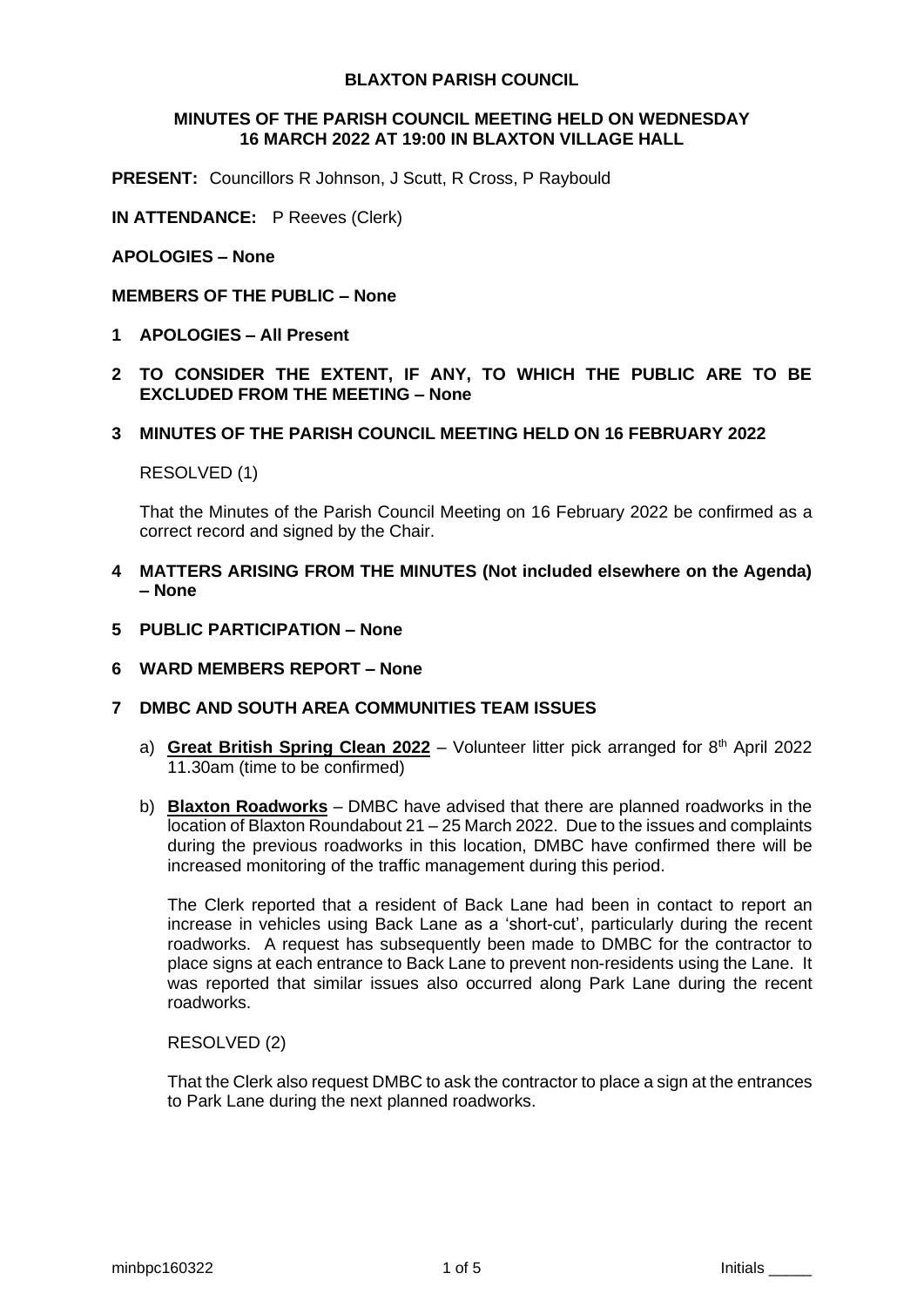# **8 POLICING ISSUES**

a) Community Speed Camera Scheme

The Clerk reported that the PCSO had been in contact to confirm Community Speed Watch training had been scheduled for 8<sup>th</sup> April 2022. Councillors Johnson, Scutt and Cross to attend – **Noted**

# **9 CONSULTATIVE COMMITTEES**

a) DMBC Parish Councils' Joint Consultative Committee (PCJCC) – Next Meeting 24/03/22 – Councillor Johnson unable to attend therefore Councillor Scutt to represent **– Noted**

LGA Corporate Peer Review Participation Group 16-19 May 2022 – Councillor Johnson put forward for Participation Group – **Noted**

b) Doncaster Sheffield Airport Consultative Committee (ACC) – Next Meeting 07/04/22 – **Noted**

RESOLVED (3)

That the Clerk confirm with the Committee that there is a seat on the ACC for a Blaxton Parish Council representative and if this is confirmed, Councillor Raybould to be appointed as representative and Councillor Scutt as deputy representative for the Doncaster Sheffield Airport Consultative Committee (ACC).

c) Doncaster Sheffield Airport Noise Monitoring and Environment Sub-Committee (NMESC) – Next Meeting 24/03/22 – Councillor Raybould unable to attend therefore Councillor Scutt to represent **– Noted**

RESOLVED (4)

That Councillor Raybould be appointed as representative and Councillor Scutt as deputy representative for the Doncaster Sheffield Airport Noise Monitoring and Environment Sub-Committee (NMESC).

- d) South Yorkshire Branch of the YLCA Meeting 23/02/22 Report received from Councillor Johnson 25/02/22 – **Noted**
- e) Yorkshire Wildlife Park (YWP) Consultative Committee Meeting 16/03/2022

Councillor Cross attended the Meeting and reported that the issue of the distance from the car park to facilities was discussed. YWP had confirmed that additional seating will be installed (now that Covid restrictions have eased) and the provision of mobility scooters and a train were being looked into. It was also reported that the YWP Consultative Committee meetings would now be held annually.

RESOLVED (5)

That Councillor Cross be appointed as representative and Councillor Scutt as deputy representative for the Yorkshire Wildlife Park Consultative Committee.

# **10 FINANCIAL AND ADMINISTRATIVE MATTERS**

a) Joint Playing Field Association – Grant Request 2021/22 and Audited Accounts – A copy of the audited accounts of the Joint Playing Field Association was circulated by email on 07/03/22.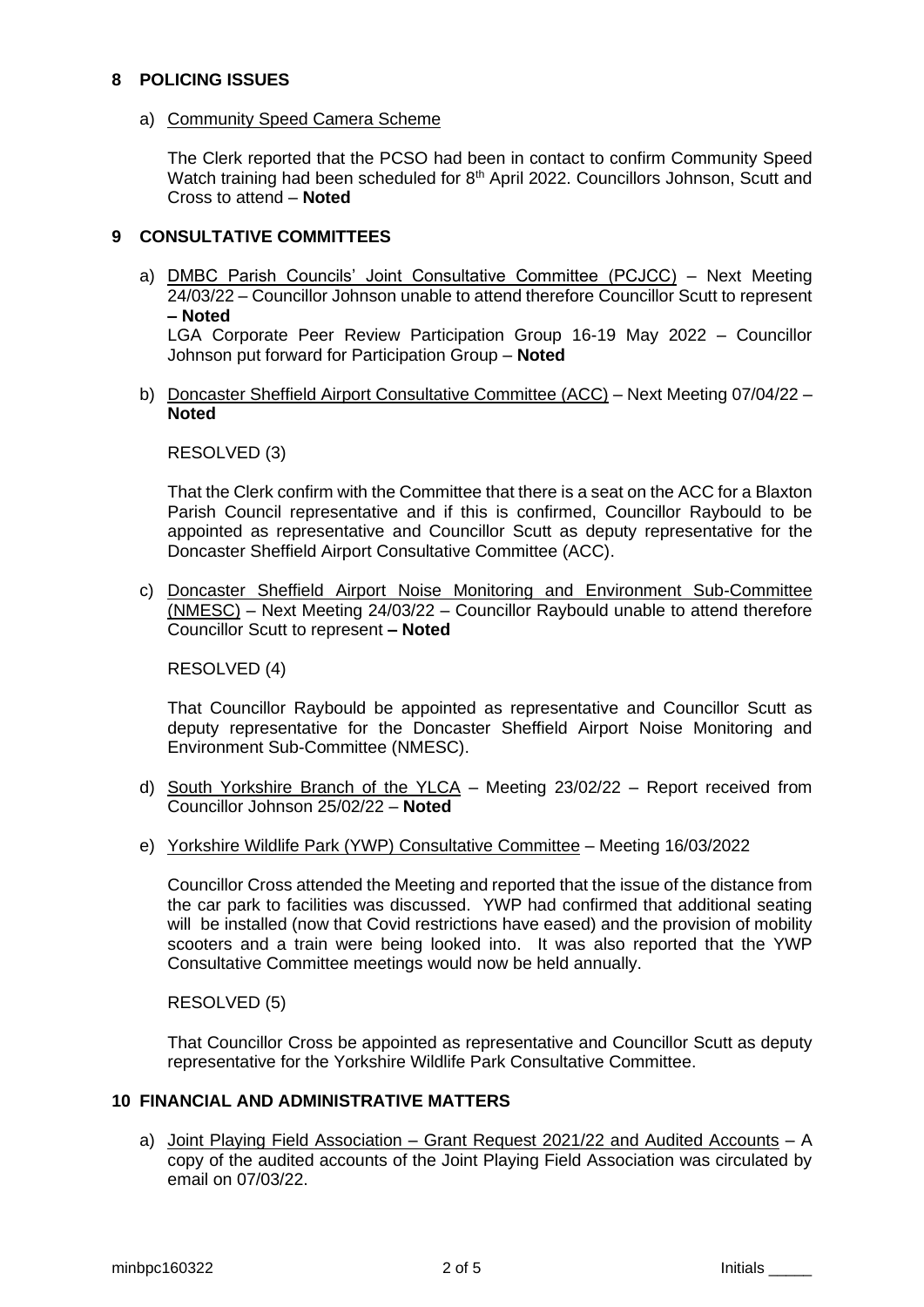Each year the Council budgets £2,000 to support the operation of the Blaxton and Finningley Joint Playing Field Association with the proviso that any maintenance costs for the ramp between Lower Pasture and the field are deducted from the grant. A request for the payment of the grant has been received and it is confirmed that no costs for the maintenance of the ramp were met by the Parish Council during 2021/22. The payment of the grant has been included in the payments listed below for approval – **Noted**

b) Staff Pay Award with effect from 1 April 2021 – Circulated 08/03/22

The National Joint Council for Local Government Services (NJC) has agreed on the new rates of pay applicable from 1 April 2021 which are payable to the Clerks in accordance with contracts of employment. The revised pay rates and arrears due have been included in the payments listed below for approval – **Noted**

c) Payments for approval on 16 March 2022

# RESOLVED (6)

That the following payments be approved.

| Voucher<br>No          | Payee/Invoice                                                        | <b>Description</b>                                                     | <b>Net</b> | <b>VAT</b> | <b>Total</b> |
|------------------------|----------------------------------------------------------------------|------------------------------------------------------------------------|------------|------------|--------------|
| 114<br><b>JPF S106</b> | <b>Charles Lawrence</b><br><b>Tennis Courts</b><br>1572              | Clean and apply fungicide to JPF<br>Tennis Courts 25/02/22             | 1,400.00   | 280.00     | 1,680.00     |
| 115                    | P Reeves                                                             | Salary March 2022 + Arrears Apr<br>$21 - Feb 22$                       | 564.36     | 0.00       | 564.36       |
| 115                    | P Reeves                                                             | Office, Telephone, Broadband<br>Allowance March 2022                   | 25.00      | 0.00       | 25.00        |
| 116                    | P A Dennis                                                           | Salary March 2022 + Arrears Apr<br>$21 - Feb 22$                       | 106.88     | 0.00       | 106.88       |
| 117                    | P A Dennis<br>203030129456                                           | Reimbursement for 1&1 Website<br>Hosting costs 08/03/22 - 08/04/22     | 23.00      | 4.60       | 27.60        |
| 118                    | <b>HMRC</b>                                                          | Month 12 Contributions                                                 | 26.60      | 0.00       | 26.60        |
| 119                    | Blaxton and<br><b>Finningley Playing</b><br><b>Field Association</b> | Grant 2021/22 - £2,000 less Ramp<br>Maintenance Costs of $£0 = £2,000$ | 2,000.00   | 0.00       | 2,000.00     |
|                        |                                                                      |                                                                        |            |            | 4,430.44     |

Note: **JPF S106** above indicates 'expenditure on Projects on the Joint Playing Field met from the DMBC Section 106 Grant'

- d) Bank Reconciliation at 1 March 2022 **– Noted**
- e) Balances against Budgets to 10 March 2022 **– Noted**
- f) Risk Assessment 2021/22

RESOLVED (7)

That the Risk Assessment for 2021/22 issued by email on 7 March 2022 be received and approved.

- g) YLCA Training Programme Circulated 03/03/22 **– Noted**
- h) Website Accessibility and MS Office 365 Meeting 25/02/22 at Heatherbank.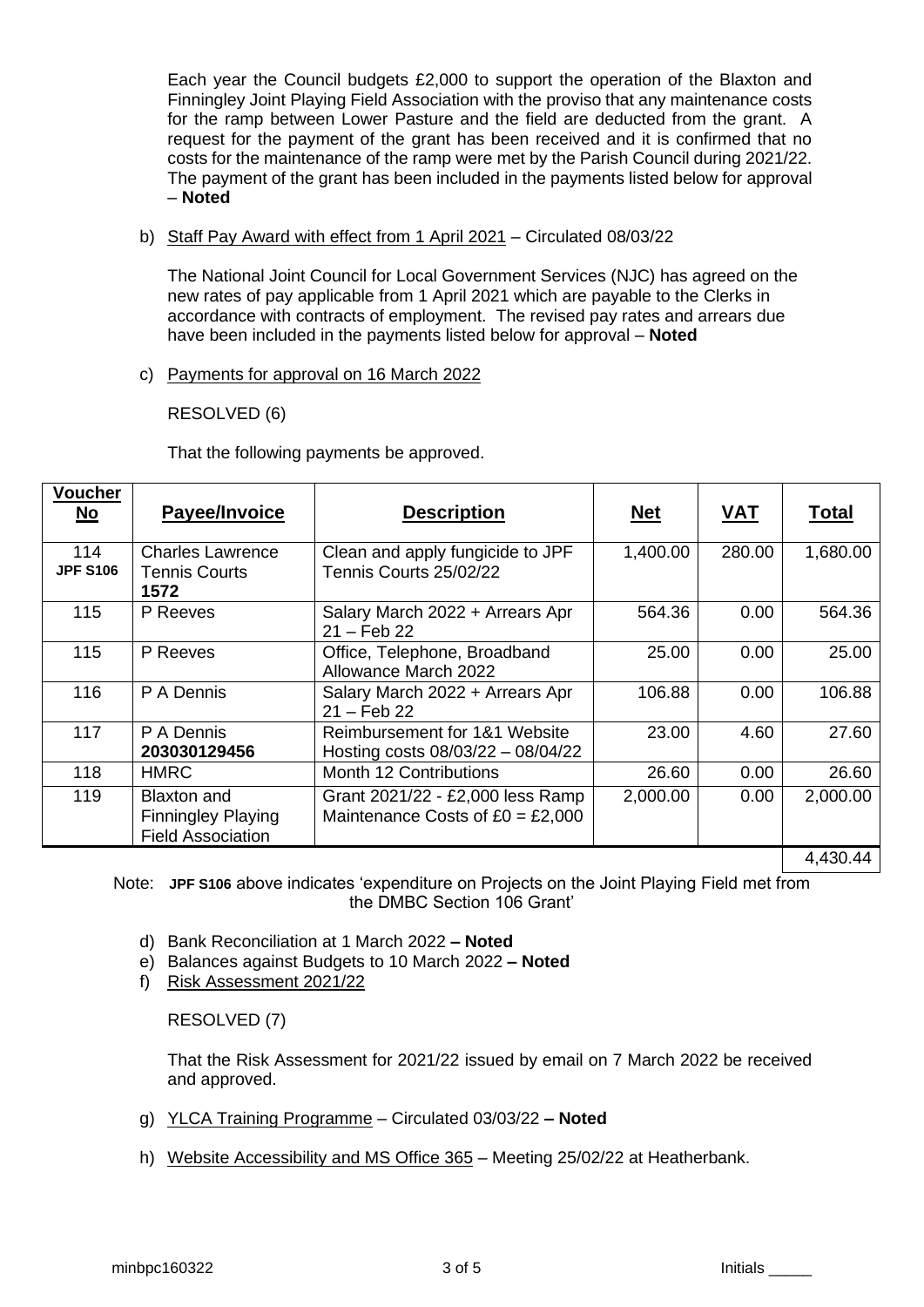### RESOLVED (8)

That Clerk P Reeves discuss progress with Clerk P Dennis and report back to the next meeting.

i) DMBC Bin Emptying 2022/23

DMBC advised that the charge for emptying the waste bins on Blaxton Playing Field, Mosham Road and the Blaxton & Finningley Joint Playing Field will be £313.04 per bin for the financial year 2022/23.

### RESOLVED (9)

That the Council agree to DMBC continuing the weekly emptying of the three waste bins at a cost of £313.04 per bin for the financial year 2022/23, subject to a 3% increase from April 2022.

j) Maintenance of Planters – Quotation received from Need A Hand

### RESOLVED (10)

That Need A Hand be requested to undertake the Spring and Autumn 2022 planting of the four planters at Blaxton Roundabout at a cost of £347, plus £20 for each visit for watering and feeding and £15 per watering.

k) Platinum Jubilee 2022

Platinum Jubilee Celebration ideas were discussed with suggestions of hosting events in the Village Hall on 2 and 3 June. The possibility of applying for a National Lottery Community Fund for a grant towards costs for hosting a Community Platinum Jubilee event was also discussed.

RESOLVED (11)

That the Clerk confirm Village Hall availability for the 2 and 3 June 2022 with the Village Hall bookings secretary.

RESOLVED (12)

That the Clerk prepare and submit an application for a grant from The National Lottery Community Fund.

l) Notice of Casual Vacancy – Displayed 21/02/2022 – Expiry 11/03/2022 The Elections Office confirmed that there has not been a request to hold an election therefore the Casual Vacancy has now been advertised with a closing date of

#### **11 PLANNING MATTERS**

**None**

#### **12 BLAXTON PLAYING FIELD**

15/04/2022 – **Noted**

a) Grass Cutting Quotation from Glendale Managed Services – £42.16 on 12 occasions – an increase of £3.18 per occasion.